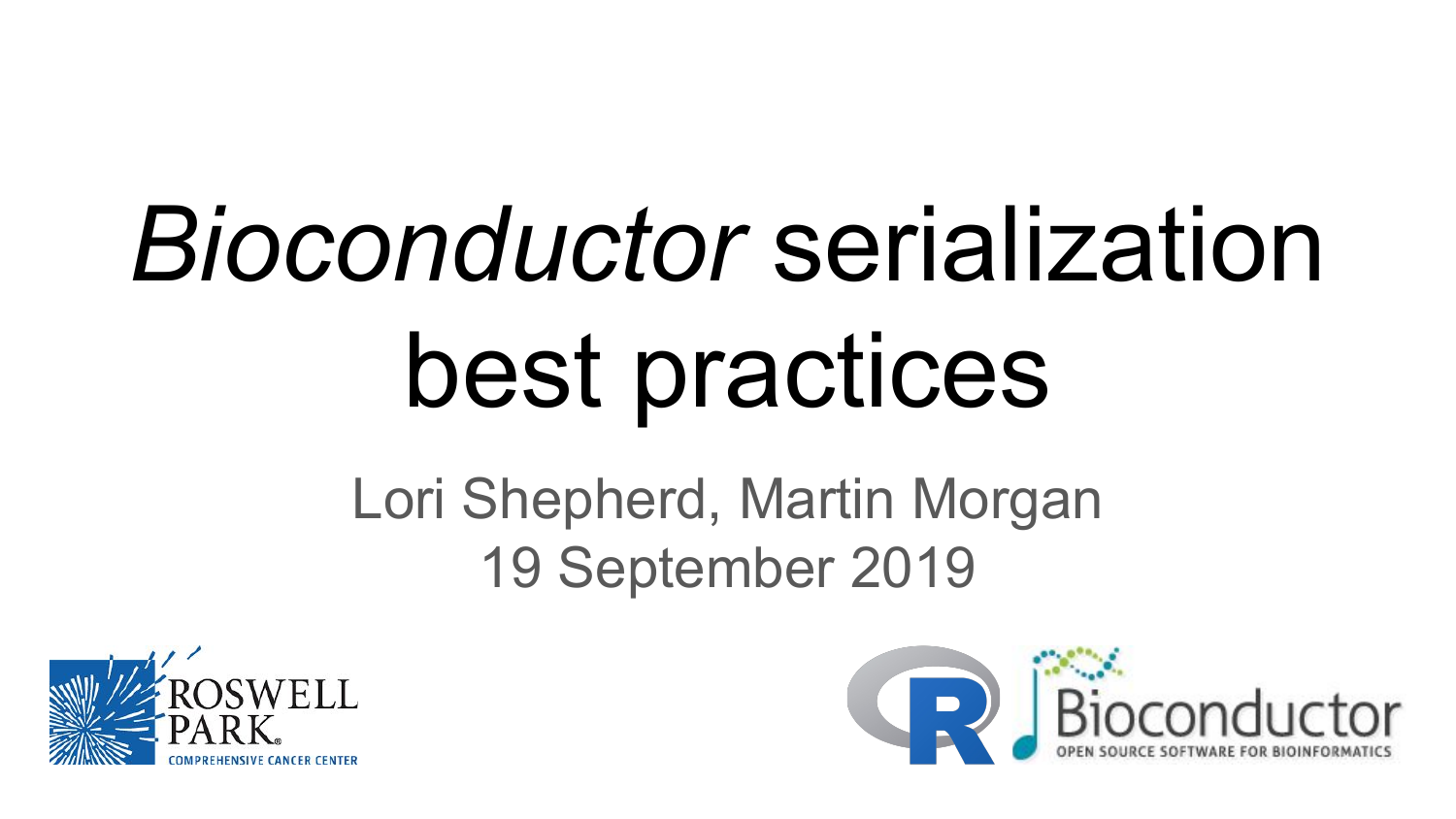## **Scenarios**

Personal

- Check-pointing (e.g., for fast computation) or reproducibility

Package

- Demonstration data, e.g., for vignettes & examples
- Package-specific resource, e.g., reference data
- Project-wide benefit, e.g., EnsDb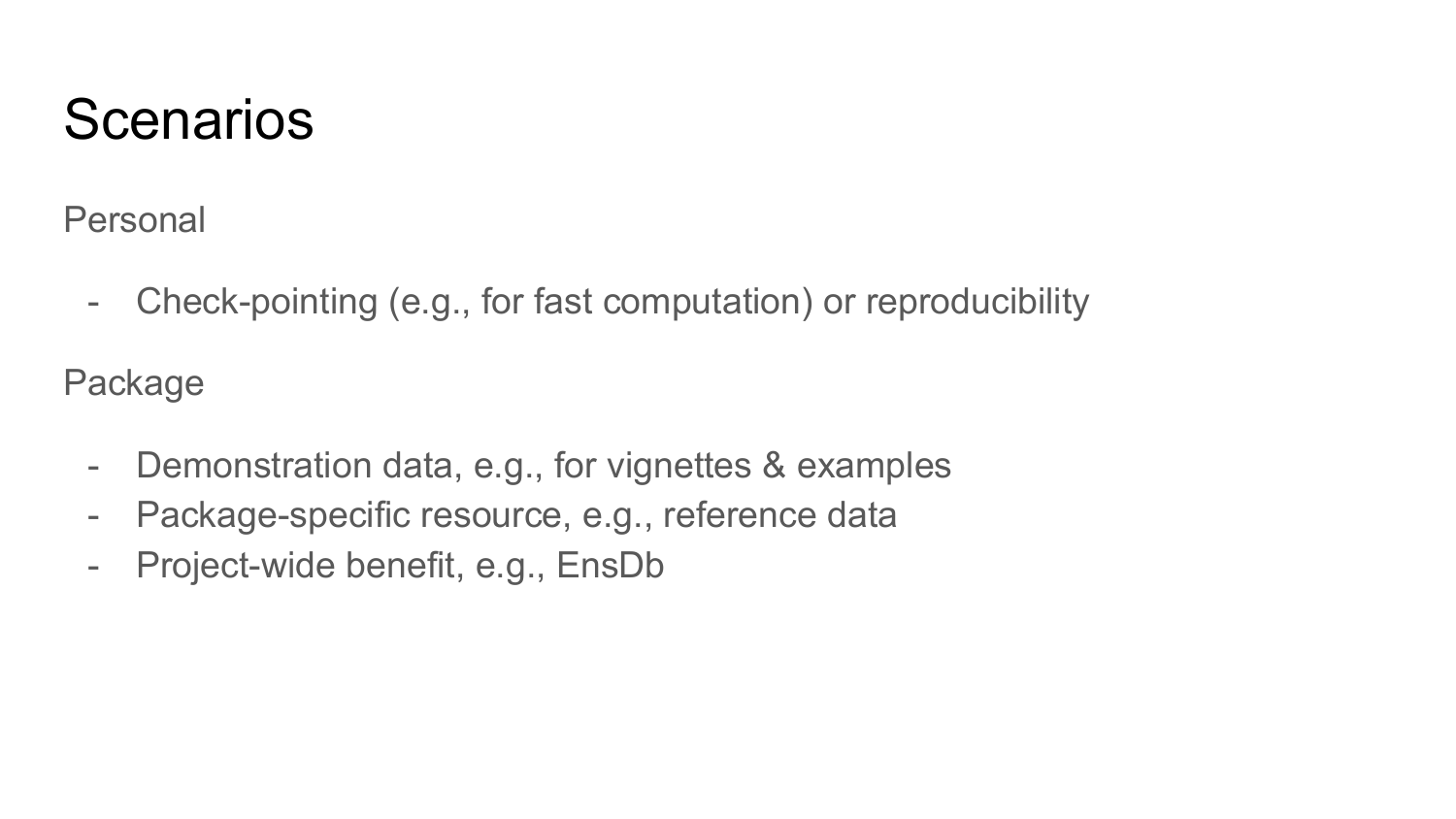### **Where**

 $< 1$  Mb

- Package-specific resource? in the package
- 1 100 Mb
	- AnnotationHub or ExperimentHub
- > 100 Mb
	- Hmm, time to reconsider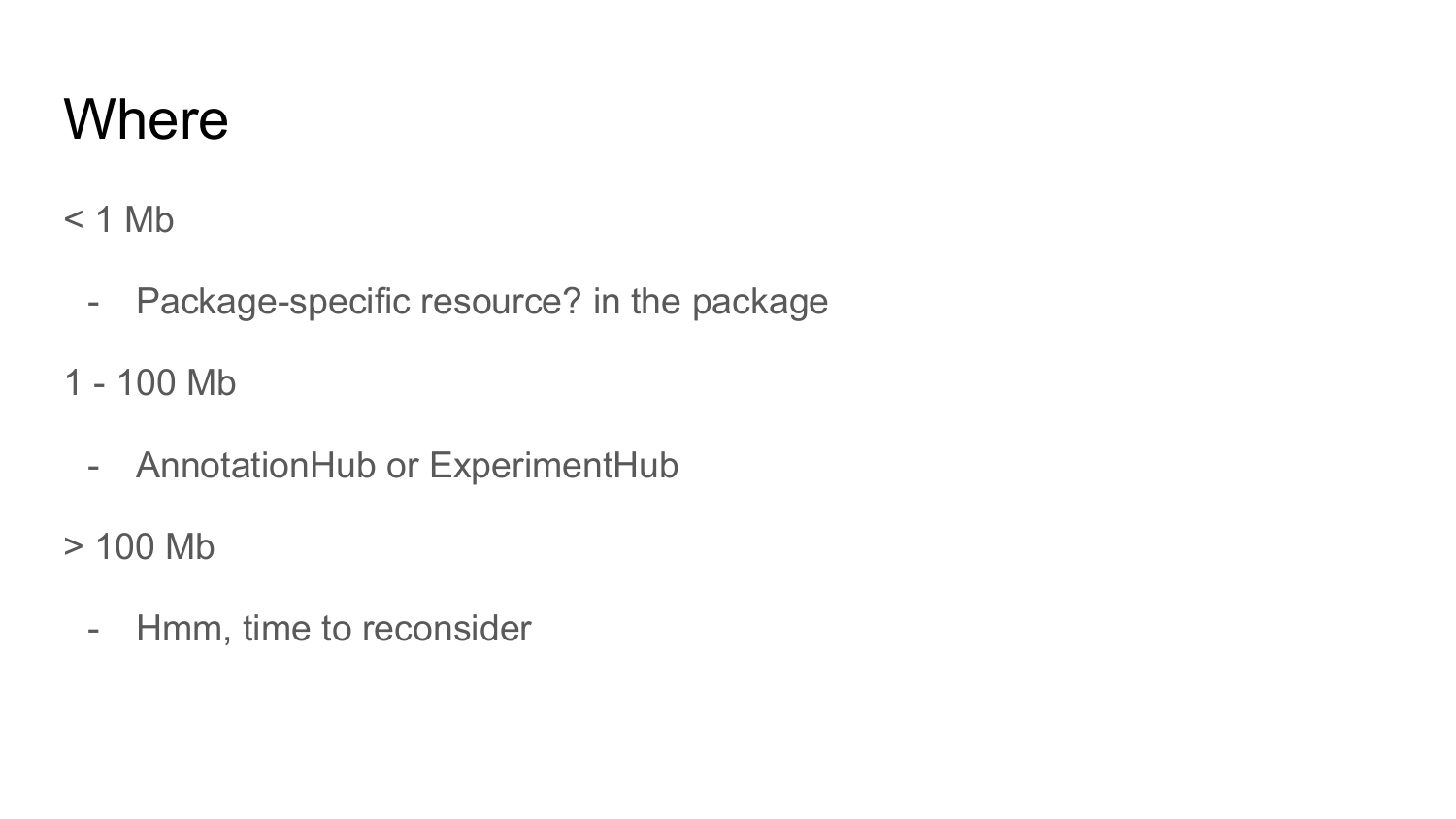### How?

#### R formats

- 'Rda' files containing data.frame, GRanges, SummarizedExperiment, ...

#### Pros

- Fast and easy to load

#### Cons

- Only useful in *R*
- Complex (e.g., S4) objects: updated class definitions require methods to update the objects

#### Community-standard formats

- csv, bed, hdf5, …

#### Pros

- Constant format, so consistent import
- Useful outside *R*

#### Cons

- Cost of importing or constructing complex objects 'on the fly'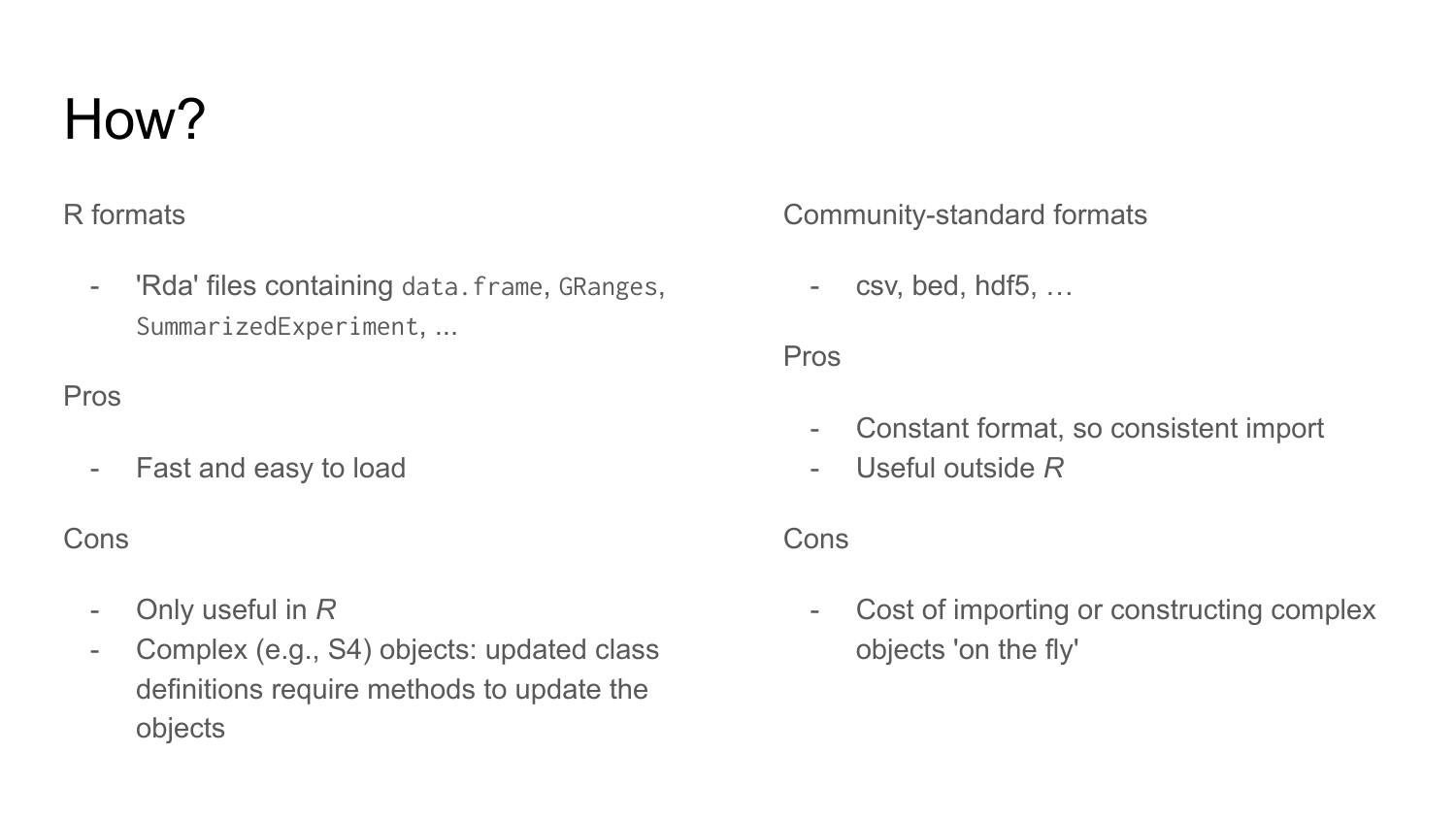# Unserializing *R* objects

readRDS() (better than data() / load())

- Reads the object into R
- (S4) attaches the necessary package(s)
- No automatic validation or updating

updateObject()

- Convention
- BiocGenerics::updateObject generic
- Object-specific methods defined by the developer, e.g., selectMethod("updateObject", "GRanges")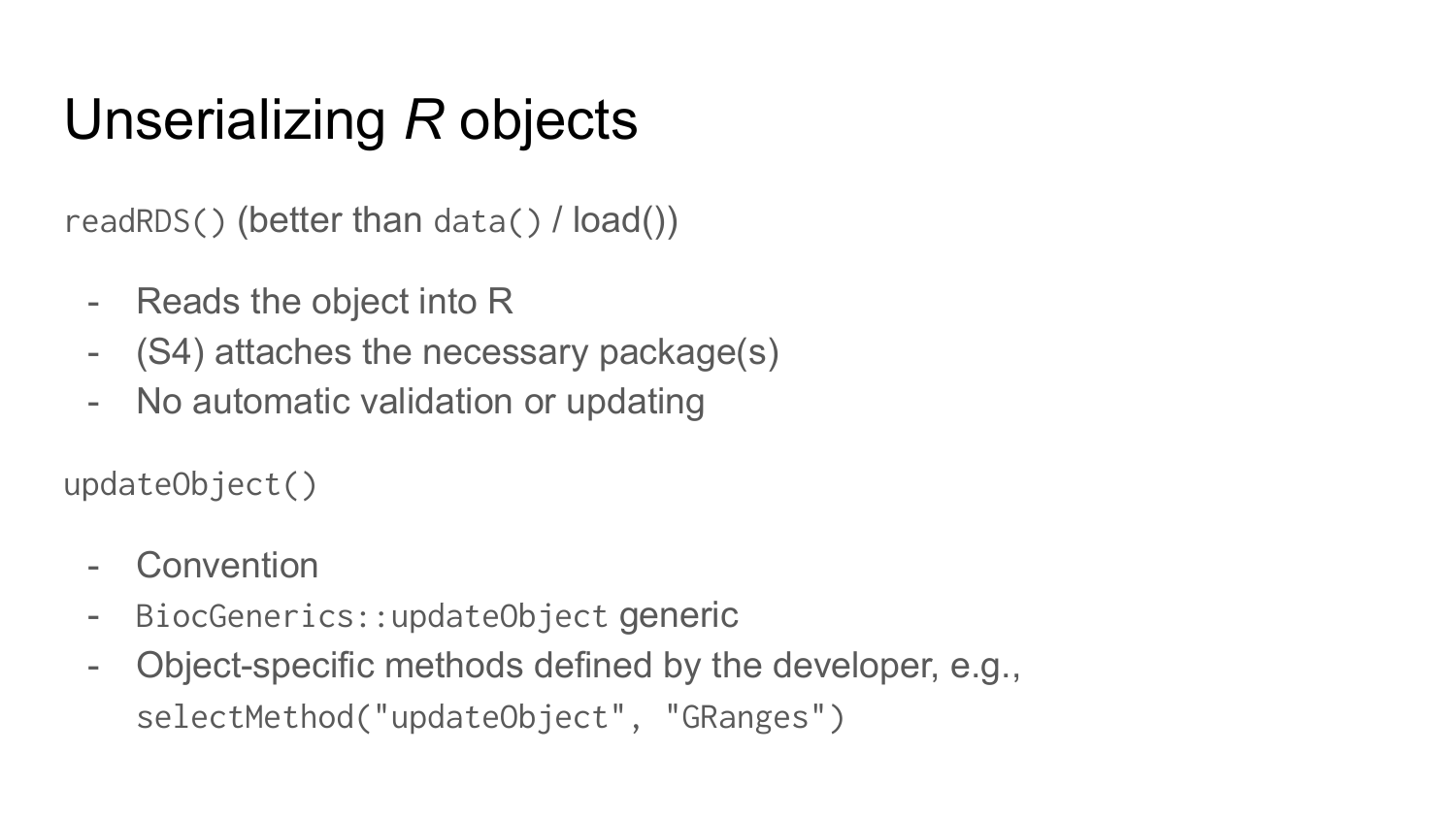# Best practices

Where?

- <1 Mb, useful in a single package or package hierarchy: package
- >1 Mb, or useful across packages: AnnotationHub or ExperimentHub

How?

- Community standard formats, unless ingestion into *R* is (time or space) expensive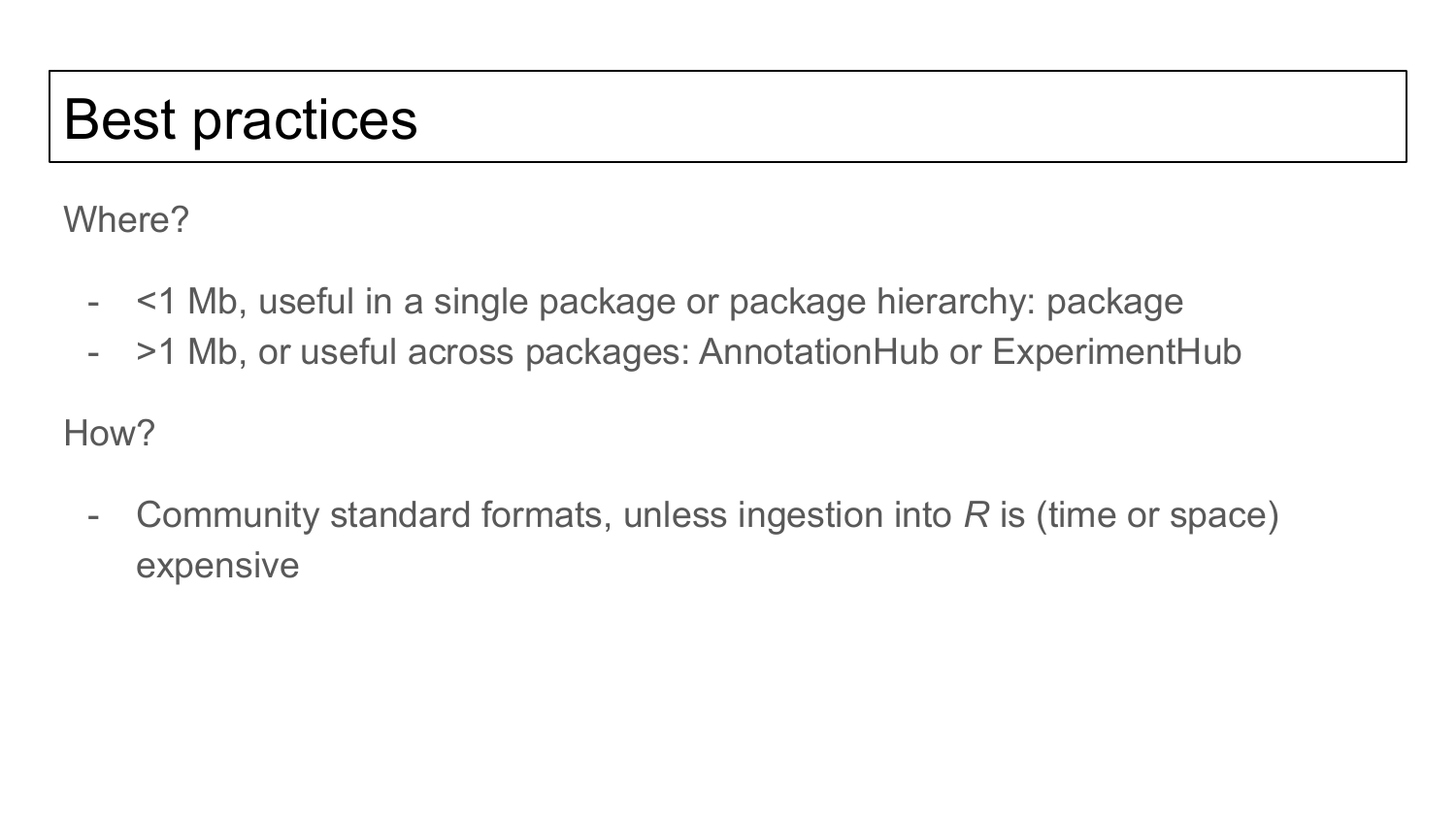# Conclusions and acknowledgements

*Bioconductor* core team & close collaborators

- Funded by US National Institutes of Health, European Union, Chan-Zuckerberg Initiative ...

World-wide community of users & developers

**[Technical](http://bioconductor.org/about/technical-advisory-board/) and [scientific](http://bioconductor.org/about/scientific-advisory-board/) advisory boards**